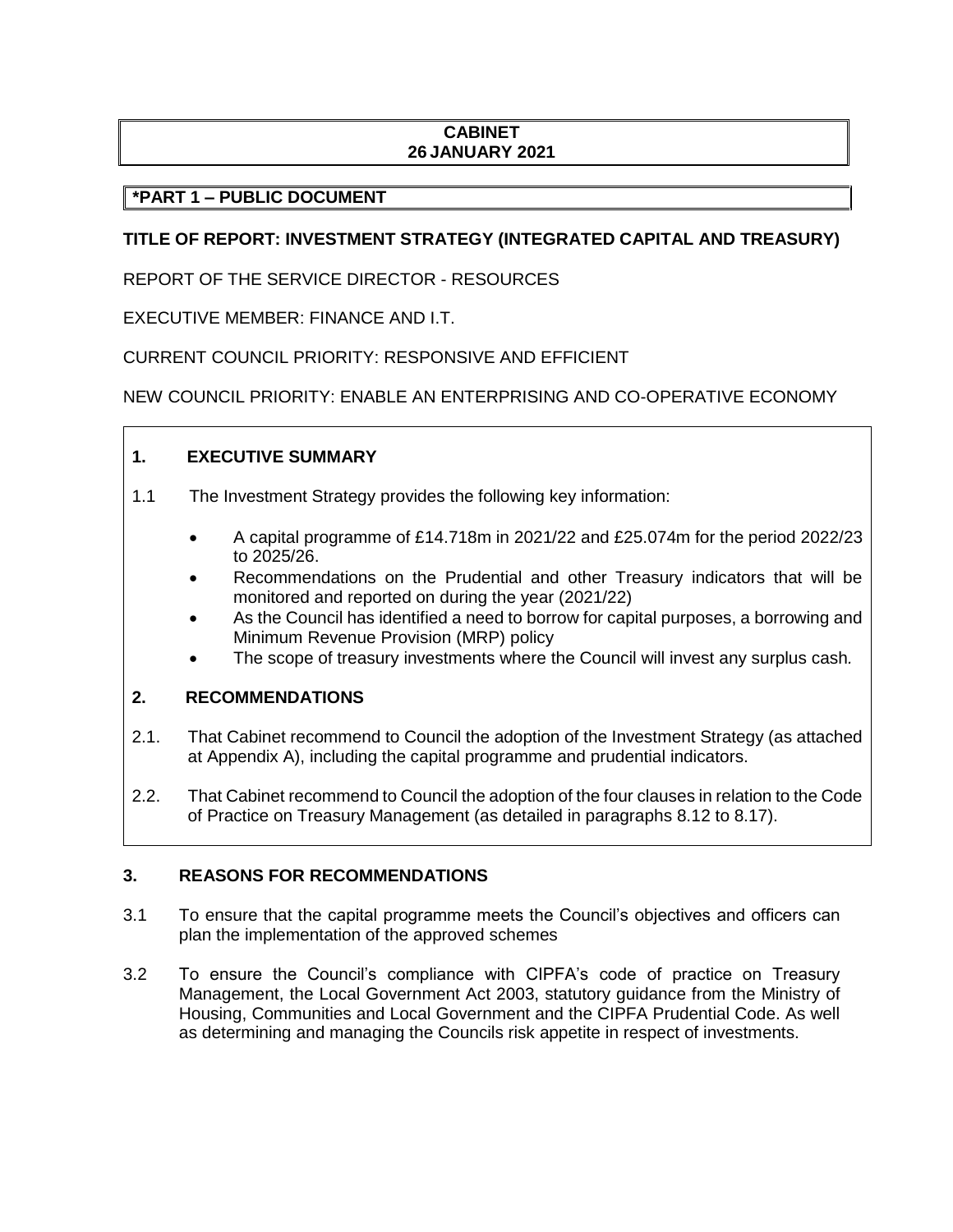# **4. ALTERNATIVE OPTIONS CONSIDERED**

- 4.1 Each proposed service related capital scheme is the result of consideration of options for the best way of continuing service delivery by the relevant Service Director in consultation with the relevant Executive Member. The capital schemes relating to District investments (rather than directly service related) will primarily consider the benefits to the District and residents, as well as a risk-based yield.
- 4.2 The primary principle governing the Council's investment criteria is the security and liquidity of its investments. After this the return (or yield) is then considered, which provides an income source for the Council. In general, greater returns can be achieved by taking on greater risk.

#### **5. CONSULTATION WITH RELEVANT MEMBERS AND EXTERNAL ORGANISATIONS**

- 5.1 All Members were given opportunity to comment on all new Capital investment proposals, as well as existing projects earmarked in future years, at the Member Budget Workshops held in November 2020. Notes of the comments raised at the workshops were provided to Cabinet in December.
- 5.2 Members will be aware that consultation is incorporated into project plans of individual capital schemes as they are progressed.
- 5.3 There is ongoing dialogue with the Authority's Cash Manager, Tradition and regular meetings with Treasury advisors (Link).

### **6. FORWARD PLAN**

6.1 This report does not contain a recommendation on a key Executive decision, as the ultimate decision is made by Full Council.

## **7. BACKGROUND**

- 7.1 The Corporate Business Planning Process begins each year with consideration of policy priorities and the Council's Priorities for the District and a review of the Medium Term Financial Strategy. Finance and other resources are aligned to the strategic priorities as set out in the Council Plan.
- 7.2 Cabinet receives quarterly updates on the delivery and funding of the Council's capital programme, with the report presented at the December meeting of Cabinet providing estimates as at the end of the second quarter of 2020/21. The report advised that total expenditure of £46.119m would be required to deliver the current capital programme for 2020-2030, with £3.937m forecast to be spent in 2020/21. Table 1 below details the changes to the existing capital programme reported to Cabinet since the Capital Programme was approved by Full Council in February 2020. In December, Cabinet approved a referral to Council for the reprofiling of IT budgets to allow the purchase of laptops. These will be subject to approval by Full Council in January but are included in the table below to provide a complete picture of the current anticipated position.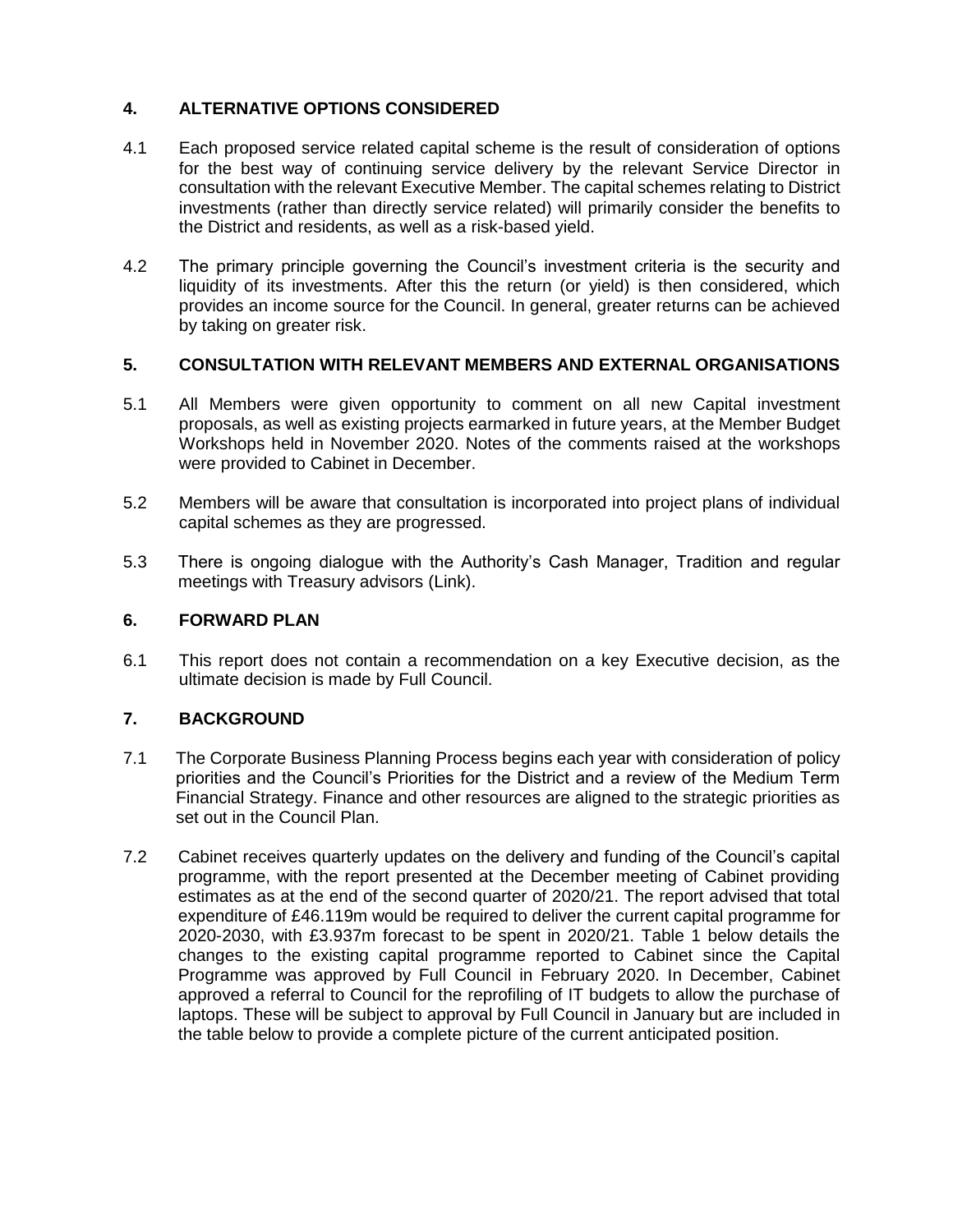#### Table 1

|                                                                                                                                                      | 2020/21<br>£M | 2021/22<br>£M | 2022/23 to<br>2029/30<br>£M |
|------------------------------------------------------------------------------------------------------------------------------------------------------|---------------|---------------|-----------------------------|
| <b>Original Estimates approved by</b><br><b>Full Council February 2020</b>                                                                           | 9.357         | 5.405         | 26.650                      |
| <b>Changes approved by Cabinet in</b><br>3rd Qrt 2019/20                                                                                             | 3.801         | $\Omega$      | 0                           |
| <b>Changes approved by Cabinet in</b><br>2019/20 Capital Outturn report                                                                              | 0.277         | $\Omega$      | 0                           |
| <b>Revised Capital estimates at start</b><br>of (2020/21)                                                                                            | 13.435        | 5.405         | 26.650                      |
| <b>Changes approved by Cabinet in</b><br><b>Covid-19 Financial Impacts report</b><br>21/07/20                                                        | $-2.809$      | 1.713         | 1.096                       |
| <b>Executive Member - Finance and</b><br>I.T. approved additional<br><b>Expenditure on 4 schemes</b>                                                 | 0.180         | $\Omega$      | 0                           |
| <b>Changes at Q1</b>                                                                                                                                 | -0.287        | 0.296         | 0                           |
| <b>Executive Member - Finance and</b><br>I.T. approved additional<br><b>Expenditure on 4 schemes</b>                                                 | 0.458         | 0             | $\Omega$                    |
| <b>Changes at Q2</b>                                                                                                                                 | $-7.040$      | 7.022         | 0                           |
| Proposed reprofiling of IT budgets<br>to allow the purchase of laptops<br>(subject to Full Council approval<br>in January)                           | 0.050         | 0.030         | 0.169                       |
| <b>Executive Member - Finance and</b><br>I.T. request to approve additional<br><b>Expenditure on Council Chamber</b><br>to enable an improved layout | 0.021         | $\Omega$      | 0                           |
| <b>Current Capital Estimates</b>                                                                                                                     | 4.008         | 14.466        | 27.915                      |

7.3 The Treasury Strategy Statement for 2020/21 was approved by Council in February 2020. A mid year review of the Treasury Strategy will be provided to Council in January 2021. There have been no changes made to the Strategy during the course of 2020/21.

## **8. RELEVANT CONSIDERATIONS**

- 8.1 The proposed Investment Strategy is attached at Appendix A. Council are asked to approve this strategy, which includes the following:
	- New capital investment proposals totalling £1.348m
	- A total capital programme for the period of 2021/22 to 2025/26 of £39.792m.
	- Adoption of a treasury strategy that covers borrowing and investment forecasts and limits, including prudential indicators
- 8.2 The following are provided as appendices to Investment Strategy, and are also appendices to this report:
	- Appendix A1- A full list of planned future capital expenditure (2021/22 onwards)
	- Appendix A2- A list of new capital schemes and schemes planned to commence from 2021/22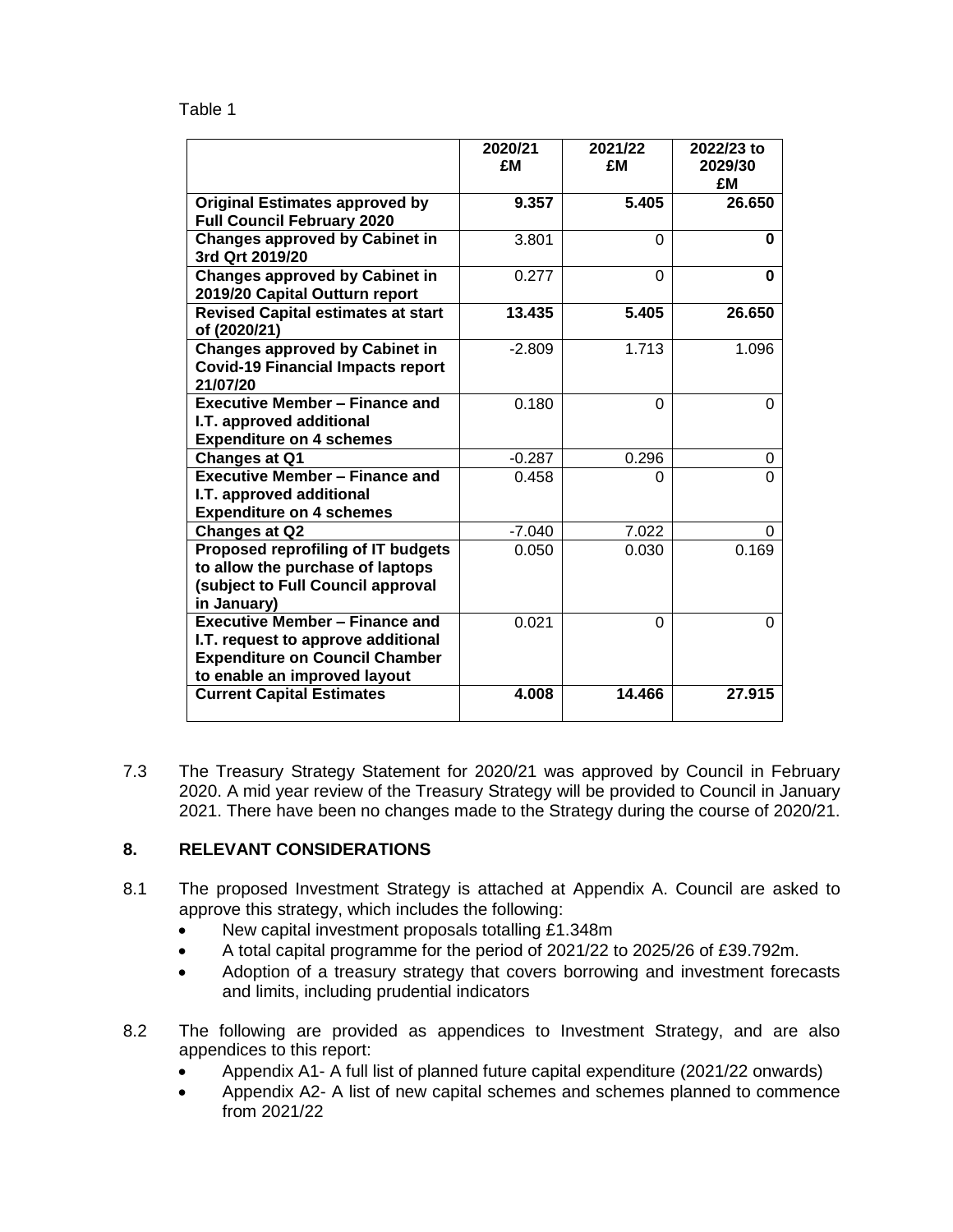- 8.3 The format of the Investment Strategy is described in the introduction section (pages 2 and 3). The following sections highlight the significant considerations in relation to this version of the Strategy.
- 8.4 In general the capital programme detailed in tables 6 and 7 on pages 13 and 14 is what was presented to the budget workshops (as referenced in paragraph 5.1). The two exceptions to this are:
	- The proposed changes to the IT budgets for purchase of laptops as detailed in paragraph 7.2. The detail presented to the budget workshop did detail a shift from desktop to laptop PCs, but the amounts and profiling has changed since then. Full details are provided in the separate report to Cabinet and Council.
	- The addition of a £27k budget for the purchase of 76 election polling booths and ballot boxes. A number of the booths are coming to end of their useful life. This purchase is for a new type of more portable booth that should make transit and storage easier, and hopefully less expensive. It is also possible to reclaim a proportion of the costs when we carry out elections on behalf of others (e.g. County Council, Police and Crime Commissioner and Parliamentary). The opportunity to progress with this purchase this year was only identified after the budget workshops.
- 8.5 As detailed in table 7 on page 14, there is an allocation of £20m that is aligned to the Property Acquisition and Development Strategy. In addition, there is an allocation for spend on residential property that is funded from capital reserves and has been reprogrammed in to 2021/22. Table 8 (on page 16) provide an assessment of the Security, Liquidity and Yield of the projected spend on these assets. Table 9 (on page 16) details that the assessment of the expected risk of loss will be carried out as part of individual business cases. The paragraph at the bottom of page 24 details the changes to the rules for accessing Public Works Loan Board borrowing, and why it has been necessary to shift the focus of the residential property investment to development and conversion.
- 8.6 As detailed in table 11 (on page 17) based on forecasts of capital receipts and spend, the Council will have a need to borrow to fund the capital programme. This will require £5.2m of borrowing in 2021/22, rising to £6.3m in 2023/24, £13.0m in 2024/25 and up to £18.2m by the end of 2030/31. As detailed on page 19, the Council can consider whether to borrow internally or externally. The advantages and disadvantages of each are also considered on pages 19 and 20. Based on this, and the uncertainty over value and timing of capital receipts it is considered that the Council should assume that it will need to borrow externally. This will be given further consideration at the time that any borrowing is needed. If the forecast is that the need is more likely to just be for a short period (e.g. there is greater certainty over capital receipts) or there is a clearer indication over future interest rates (e.g. they are not likely to rise) then internal borrowing will be reconsidered. It is also possible that there will not be the need to borrow that is identified if there is slippage on the capital programme, this is particularly likely in relation to the investments described in paragraph 8.4 above as they are dependent on there being the right opportunities.
- 8.7 Where the Council has a need to borrow then it incurs a revenue charge known as a Minimum Revenue Provision (MRP). For external borrowing there is also a need to pay interest costs. The need to borrow in effect comes from the decision that has been made to invest £20m in line with the Property Acquisition and Development Strategy. The primary reason for any such investment is for the purposes of the Council's functions or the benefit, improvement or development of the area. However, investments will only be taken forward if they generate a return above the cost of capital (based on prevailing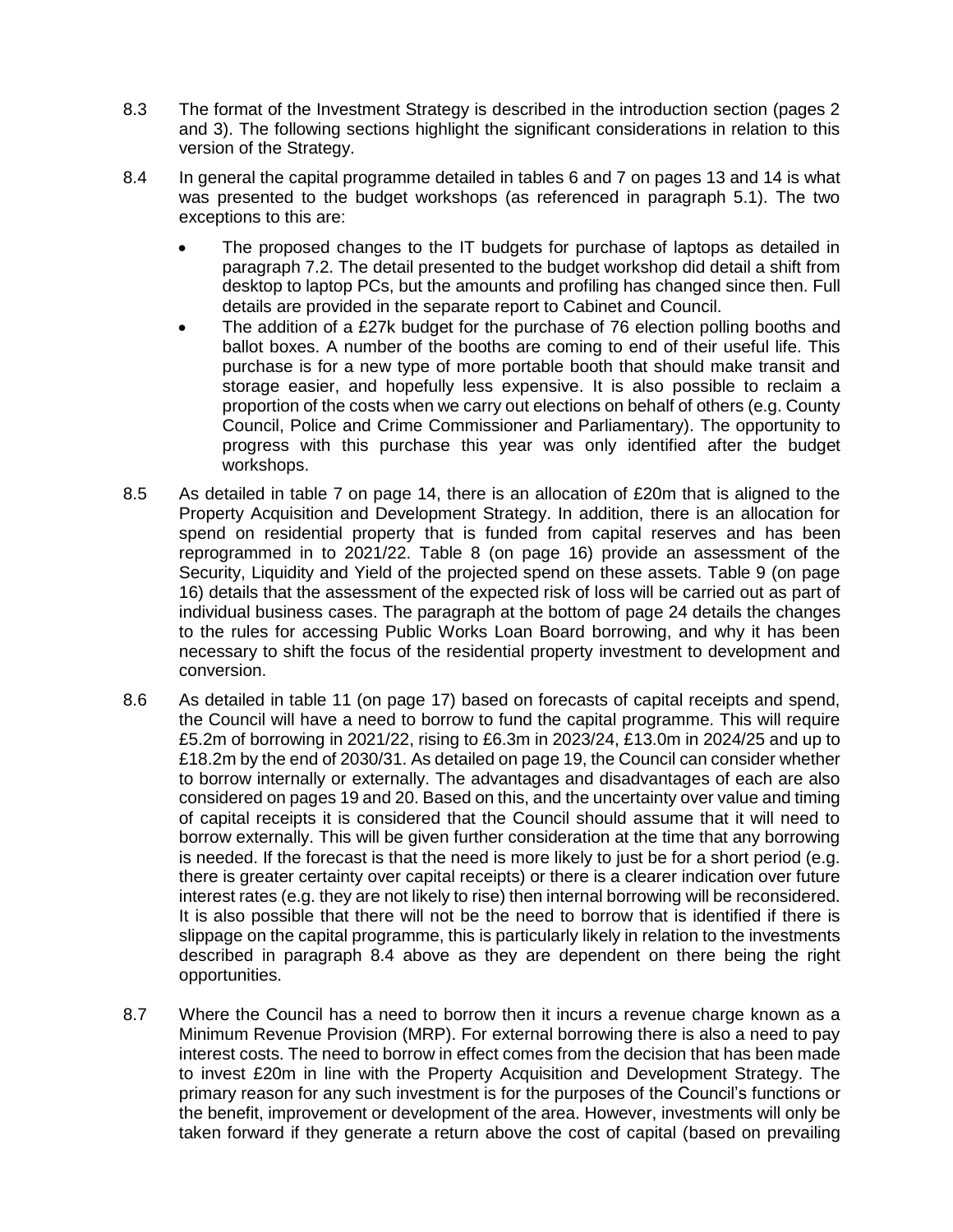interest costs and estimated MRP). This reflects suitable compensation for the risks of property investment. This return has not been factored in the revenue budgets and nor will the costs of capital (interest charges and MRP). This is considered to be a prudent net approach to take. The totals for Treasury Indicator 6 on page 24 are based on existing investment assets and spend in line with the capital programme on residential property and investments in line with the Property Acquisition and Development Strategy. The annual income is based on forecasts for the existing investments and an assumed return of 6% for new investments (2.5% MRP + 2% interest + 1.5% margin). The loans are in accordance with the identified need to borrow and the cost of borrowing is assumed at 4.5% (2.5% MRP and 2% interest).

- 8.8 The Council also needs to determine a MRP policy. The current capital programme is a combination of spend on service provision and investments that should generate a consistent return over time. Therefore, it is considered appropriate to use adopt an equal instalment MRP policy. This can be reviewed in future if the Council ever looked at an investment with a return profile that increased over the life of the asset.
- 8.9 Table 17 on page 29 details where the Council can invest its surplus cash. This sets limits to ensure appropriate diversification. The following changes are proposed compared to last year:
	- Increase investment limit with other individual Local Authorities from £3m per Authority to £5m. This is based on increasing the percentage that can be invested from 10% to 15%. This reflects that other Local Authorities are relatively low risk due to their tax raising powers, and that a number of other Local Authorities will now only look at borrowing £5m or more.
	- Increase overall Building Societies limit from £16m to £17m. This change applies the same percentage as last year, but the forecast year end total investment balance is slightly higher.
	- Increase the limit with the same banking group from £4m to £5m and increase the total limit with banks from £20m to £21m. This change applies the same percentages as last year, but the forecast year end total investment balance is slightly higher.
	- To reduce the amount that can be invested in Property Funds to £2m. This uses the same percentage but applies it to the forecast balance at the end of 2025/26. This reflects that this should be considered to be a long term investment.
	- To add the option to invest in UK multi-asset funds. These funds invest in a range of assets to achieve diversification. These assets include equities, bonds and cash and are can be spread over a broad range of strategies, styles, sectors and regions. These should be considered to be longer-term investments and are expected to provide a greater return (over time) that is commensurate with the increased liquidity risk. The proposed limit is set at £2m in line with the rationale for Property Funds (above).
- 8.10 In relation to the Property Funds and Multi-asset Funds mentioned above it is important to invest in a fund that is appropriate for the Council (e.g. considering types of investments, level of risk, balance between income and capital growth, approach to ethical and green investments). The treasury budget will be used to procure professional advice in respect of this. It should also be noted that the fees involved will be very small in comparison to the potential differentials in yields between the various funds.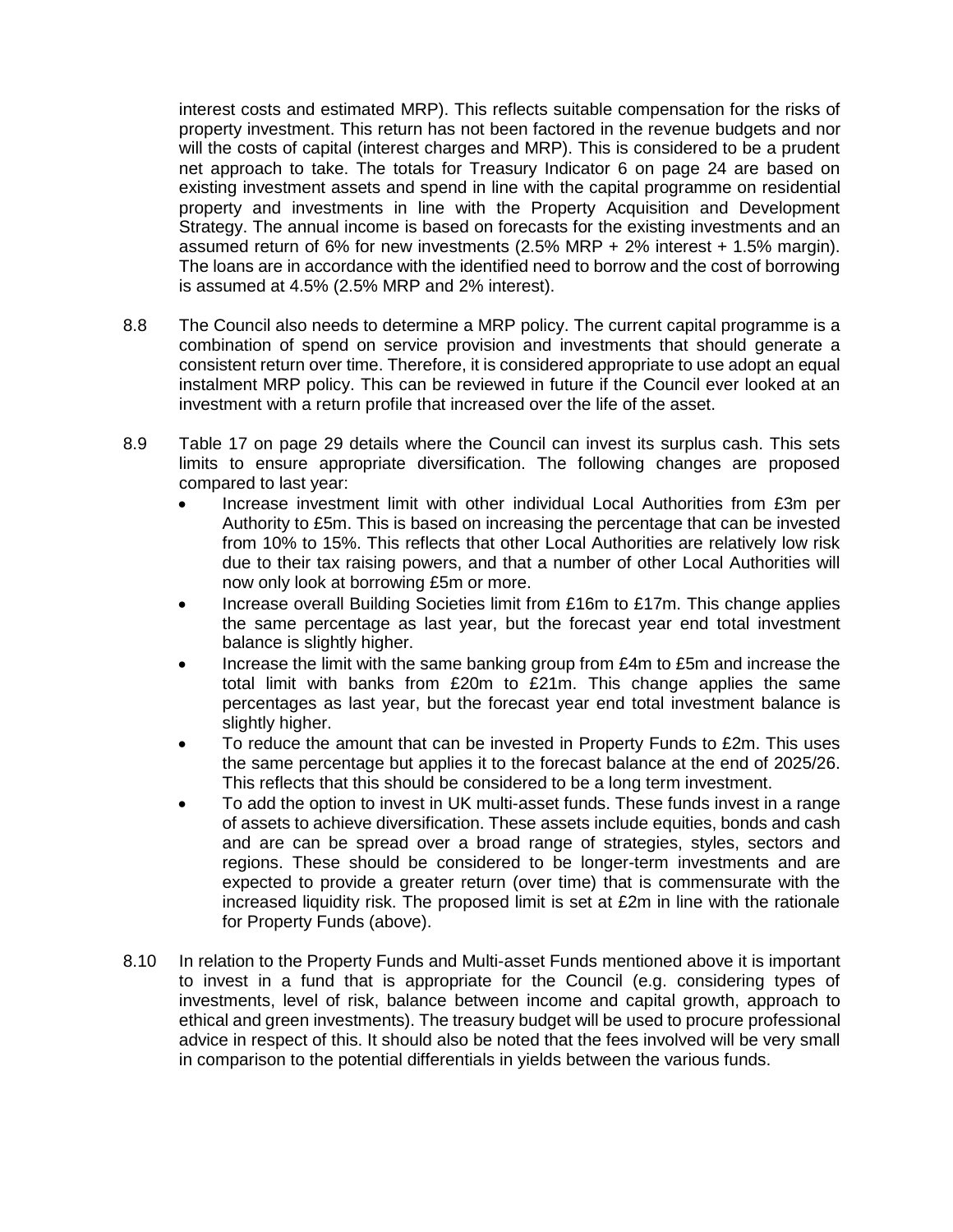- 8*.*11 The Code of Practice on Treasury Management requires that a report be submitted to Full Council setting out four clauses which should be formally passed in order to approve adoption of the code. The four clauses are detailed below, including how they are met by the Council. As recommended by CIPFA, where appropriate these are included within the Council's Constitution and Financial Regulations.
- 8.12 Clause 1 relates to creating and maintaining a Policy and practices as a cornerstone for effective treasury management.
- 8.13 Full Council are asked to approve the adoption of the following Treasury Management Policy Statement, which is the same as in previous years:
	- This organisation defines its treasury management activities as: "The management of the authority's investments and cash flows, its banking, money market and capital market transactions; the effective control of the risks associated with those activities; and the pursuit of optimum performance consistent with those risks".
	- This organisation regards the successful identification, monitoring and control of risk to be the prime criteria by which the effectiveness of its treasury management activities will be measured. Accordingly, the analysis and reporting of treasury management activities will focus on their risk implications for the organisation.
	- This organisation acknowledges that effective treasury management will provide support towards the achievement of its business and service objectives. It is therefore committed to the principles of achieving best value for money in treasury management, and to employing suitable comprehensive performance measurement techniques, within the context of effective risk management.
- 8.14 The Council has adopted treasury management practices (TMPs) which set out how the Council will carry out, manage and control the achievement of the policy above in practice. These TMPs are substantially unchanged from last year and follow the recommendations contained within the Code, subject only to amendment where necessary to reflect the particular circumstances of the Council. Such amendments are minor and do not result in any material deviation from the Code's key principles. The TMPs are operationally focused and therefore the themes covered are detailed below, rather than providing the full document. Where relevant the detail is already covered in the Investment Strategy (e.g. approved instruments):
	- TMP1- Risk Management
	- TMP2- Performance Measurement
	- TMP3- Decision making and analysis
	- TMP4- Approved instruments, methods and techniques
	- TMP5- Organisation, clarity and segregation of responsibilities, and dealing arrangements
	- TMP6- Reporting requirements and management information arrangements
	- TMP7- Budgeting accounting and audit arrangements
	- TMP8- Cash and cash-flow management
	- TMP9- Money laundering
	- TMP10- Staff training and qualifications
	- TMP11- Use of external service providers
	- TMP12- Corporate Governance
- 8.15 Clause 2 relates to the reporting on treasury activities. These are set out in the Investment Strategy on page 3.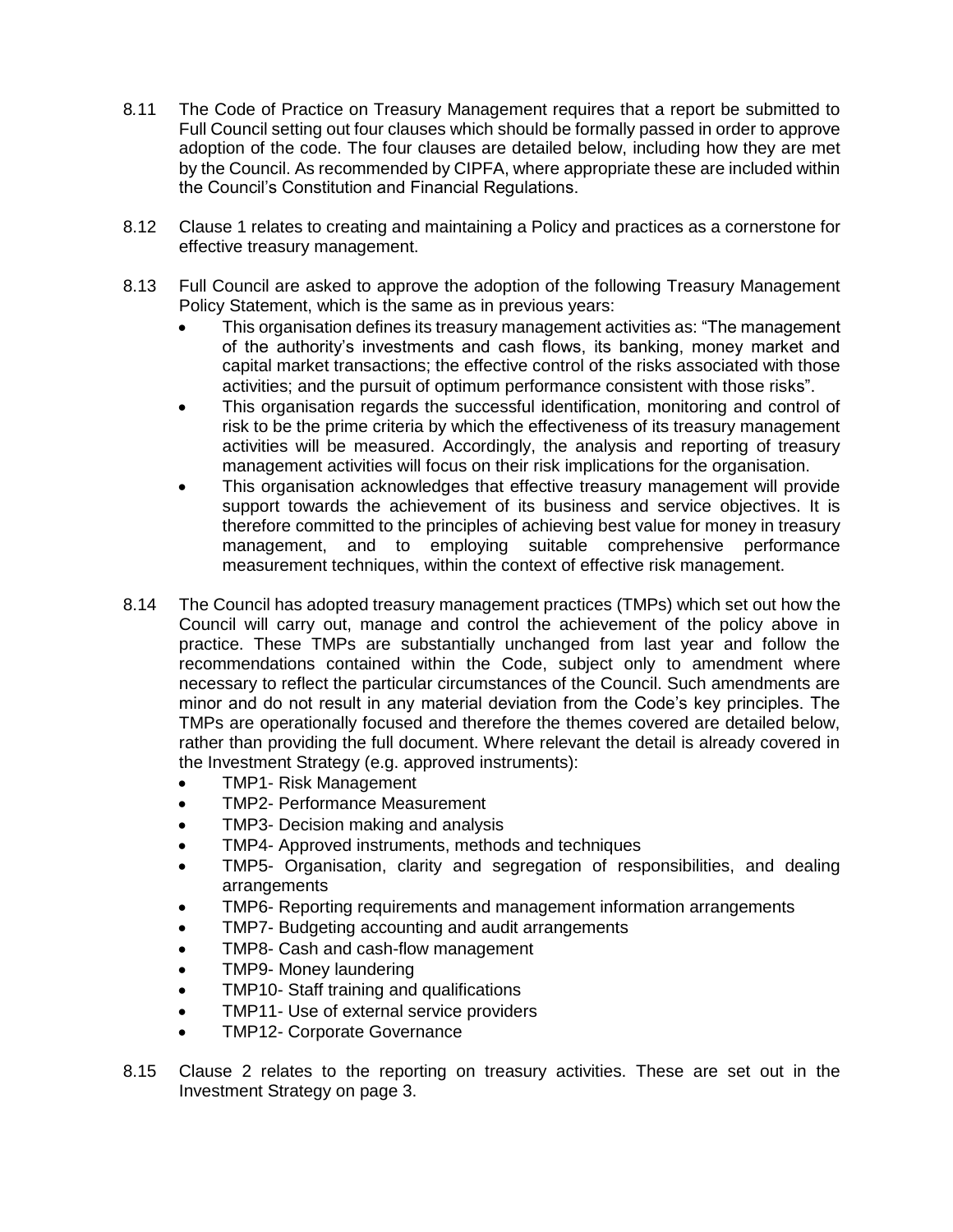- 8.16 Clause 3 relates to the delegation of responsibility for the implementation and regular monitoring of its treasury management policies. The Council delegates responsibility for the implementation and regular monitoring of its treasury management policies and practices to Cabinet (Constitution 5.6.9) and for the execution and administration of treasury management decisions to the Service Director: Resources (Constitution 14.6.12 (a) (iii) and Financial Regulations section 13) who will act in accordance with the Council's policy statement and treasury management practices and the CIPFA Standard of Professional Practice on Treasury Management.
- 8.17 Clause 4 relates to the scrutiny of treasury management strategy and policies. The Council nominates the Finance, Audit and Risk Committee to be responsible for ensuring effective scrutiny of the Treasury Management Strategy and policies (Constitution 10.1.5  $(c)$ ).

## **9. LEGAL IMPLICATIONS**

- 9.1 Full Council will decide the overall capital budget (Constitution 4.3) and approve the treasury management strategy statement (Constitution 4.4.1 (dd)).
- 9.2 Cabinet will recommend to Full Council the annual capital budget (Constitution 5.6.38) and treasury management strategy statement (Constitution 5.6.39).
- 9.3 The Finance, Audit and Risk Committee will consider the Council's policy in relation to Treasury Management and make recommendations on the Annual Treasury Management and Investment Strategy, and Treasury Management Code of Practice (Constitution 10.1.5 (c)).
- 9.4 Section 151 of the Local Government Act 1972 states that: "every local authority shall make arrangements for the proper administration of their financial affairs and shall secure that one of their officers has responsibility for the administration of those affairs." That officer is the Service Director- Resources.
- 9.5 The proposed Prudential Indicators contained within the Investment Strategy comply with the Local Government Act 2003. The Investment Strategy has been developed to comply with the statutory guidance from the Ministry of Housing, Communities and Local Government and the CIPFA Prudential Code.

## **10. FINANCIAL IMPLICATIONS**

10.1 These are covered in section 8.

#### **11. RISK IMPLICATIONS**

- 11.1 Capital investment is sometimes needed to mitigate against a risk to the Council. This is detailed to Members when a new investment comes forward. The risk implications of each individual scheme are considered in project plans as the schemes are progressed. The capital programme assumes a level of third party contributions and grants towards the cost of the schemes. There is a risk that not all the contributions are forthcoming.
- 11.2 Investment risks in relation to treasury management are covered in this report and the Investment Strategy. The TMPs (see 8.13) and Financial Regulations provide controls to manage other risks